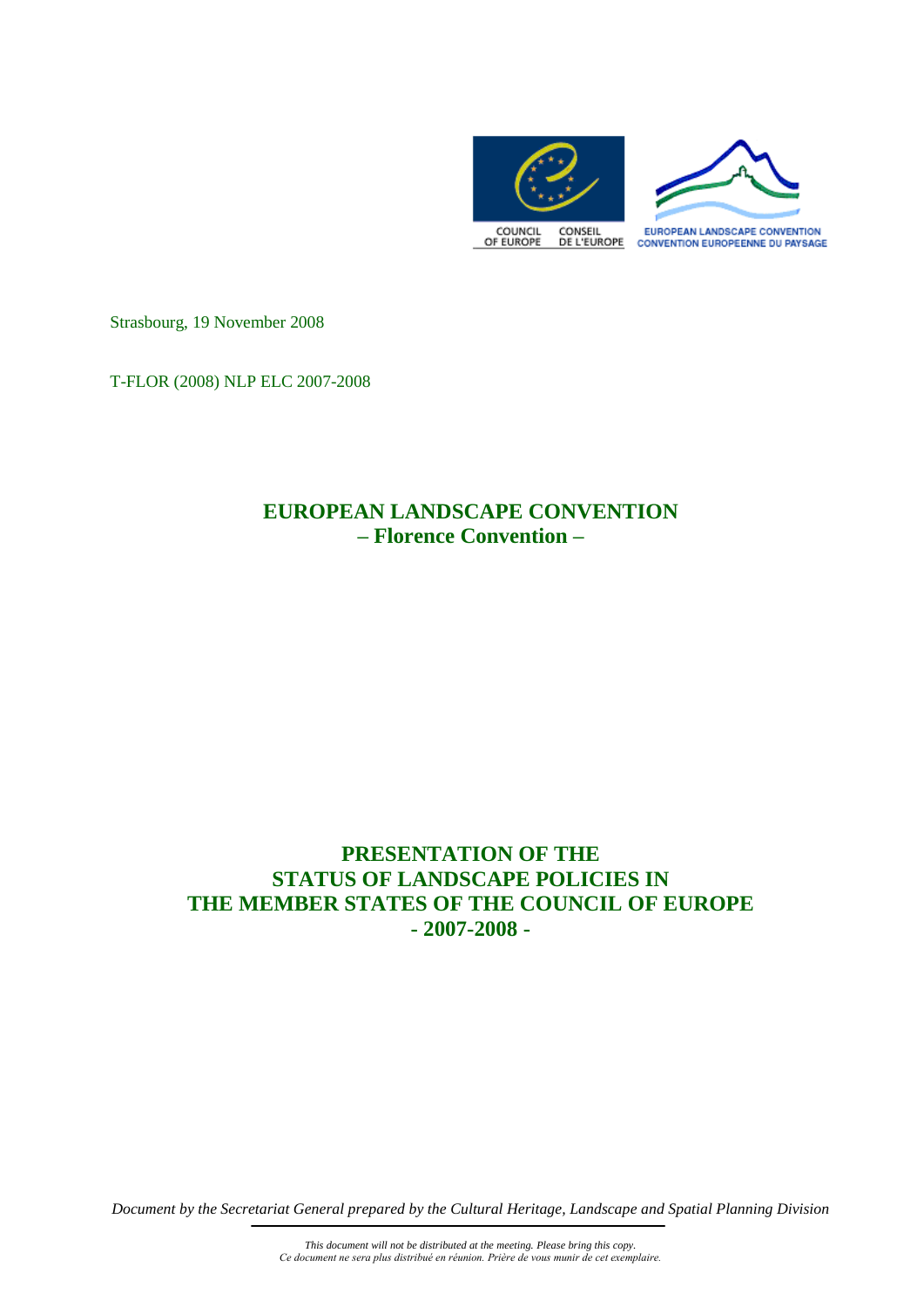*The articles mentioned refer to the European Landscape Convention*

# **1. State :**. Republic of Slovenia

# **2. Has the European Landscape Convention been signed or ratified?**

Slovenia signed the European Landscape Convention on 7 March 2001 and ratified it on 25 September 2003.

**3. Correspondent**: **Name :** Jelena Hladnik **Ministry/Department:** Ministry of the Environment and Spatial Planning **Mail address:** Dunajska 48, 1000 Ljubljana, Slovenia **Phone:** 00386-1478-7400, 00386-13094-560 **Fax:** 00386-13094-593 **e-mail address:** jelena.hladnik@gov.si

# **4. Division of responsibilities**

*"Each Party shall implement this Convention, in particular Articles 5 and 6, according to its own division of powers, in conformity with its constitutional principles and administrative arrangements, and respecting the principle of subsidiarity, taking into account the European Charter of Local Self-government. Without derogating from the provisions of this Convention, each Party shall harmonise the implementation of this convention with its own policies."(article 4)*

# **4.1. Which ministry/administration is in charge of landscape?**

Ministry of the Environment and Spatial Planning

# **4.2. Is this ministry/administration vested with other responsibilities?**

Yes, the responsibilities of the Ministry of Environment and Spatial Planning are in the field of environment and in the field of spatial planning. With regard to environment, the Ministry is responsible for protection of the environment, including water management, waste treatment, noise pollution, conservation of natural heritage and management of biological and landscape diversity, renewal energy resources, nuclear safety and SEA and EIA. With regard to spatial planning, the Ministry is responsible for national strategic spatial planning documents, for conducting the preparation of detailed plans for the spatial arrangements of national significance, for approval of local spatial planning documents, for issuing the construction permits for objects of national importance, for housing policy and for geodetic data.

# **4.3. Is this ministry/administration provided with a specific landscape policy document?**

No, there is no specific landscape policy document. The themes are partly incorporated into other policy documents (spatial planning, nature conservation, cultural heritage conservation, Rural Development program). There are three documents include landscape issues on the policy level. The first one is the Spatial Management Policy of the Republic of Slovenia, adopted by the Slovenian Government in 2001. One of the objectives of the Spatial Management Policy is preserving significant features of rural landscapes. It includes guidelines for harmonious development of rural areas and preservation of agricultural areas and active protection of cultural landscape. The second one is the Spatial Development Strategy of the Republic of Slovenia, adopted by the Slovenian Parliament in 2004, which defines spatial development through three interrelated segments, namely settlement, infrastructure and landscape. It defines landscape quality parameters, national landscape areas, guidelines for sectoral use of landscape and guidelines for local spatial planning. The third document is Biodiversity Conservation Strategy of Slovenia. It defines the characteristics of biological and landscape diversity in Slovenia, sets the conservation aims and provides general guidelines for achieving them.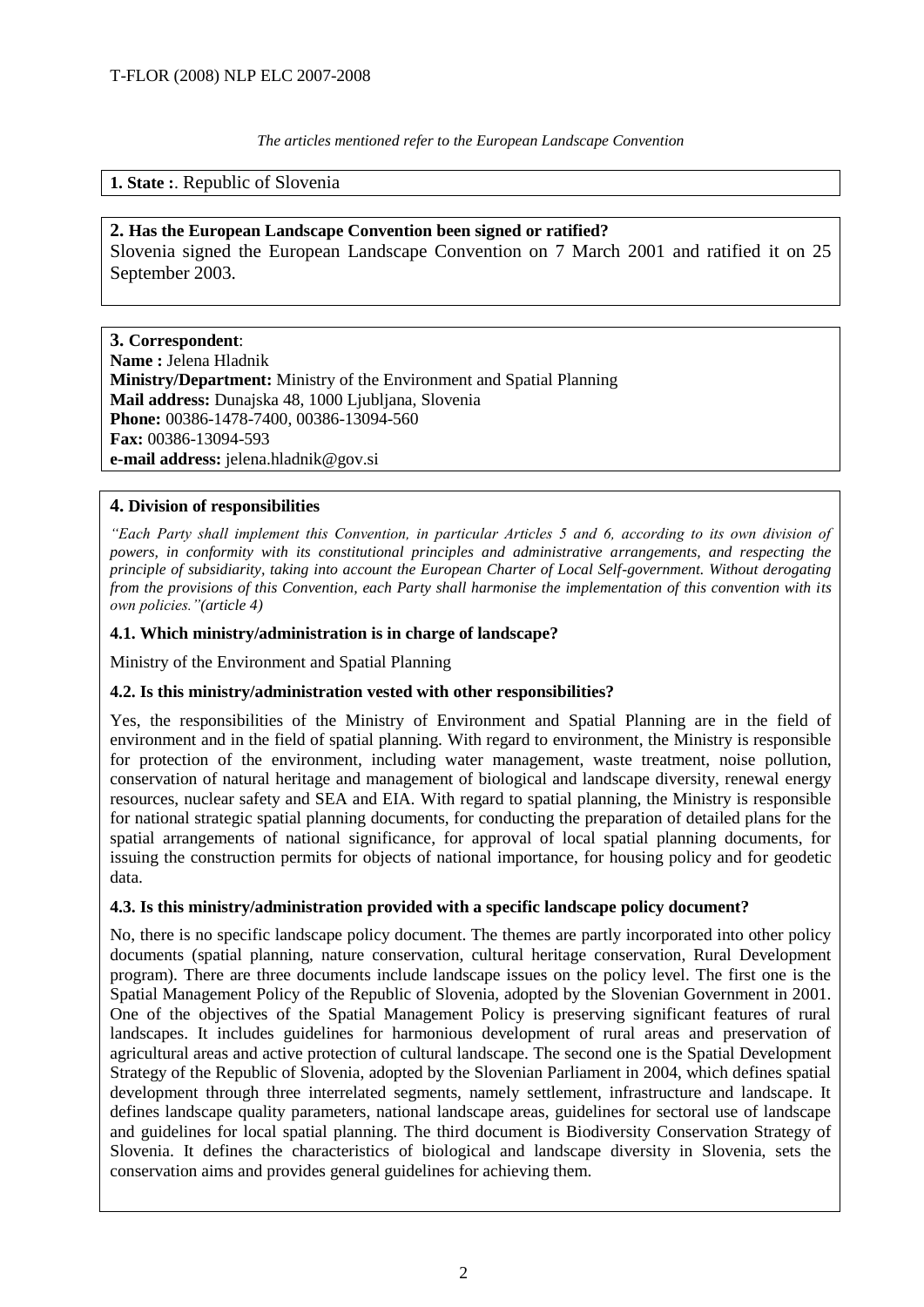**4.4. Are regional and local authorities empowered in respect of landscape?** Although there are no regional authorities in Slovenia, there are 12 statistical (functional) regions, which represent the basis for the implementation of national "balanced regional development policy". They prepare regional development programmes which have to be confirmed by the governmental office responsible for regional development. These programmes must be prepared on the basis of partnership principle and need to get broad public endorsement in the regions and localities, which makes them one of important policy tools for the implementation of development policy of Slovenia. It is desired, yet not obligatory that the regional plans are harmonized with spatial development plans, prepared on local level because the investments in regional development have to be reconciled with spatial development objectives set in the spatial development documents. Regional development programmes include also a reference to landscape, mostly in relation to touristic orientation or/and as a part of life quality objectives.

The responsibilities of the local level, i.e. municipalities are numerous. In the field of spatial planning, the municipality has a responsibility for spatial planning and management on its territory. Spatial development is regulated through spatial planning documents which include landscape, following the guidelines from policy documents and guidelines of national institutions which collaborate in the process of preparation of municipals' spatial planning documents as stakeholders. In praxis, on the basis of request from the municipality the guidelines for specific spatial planning document are provided by Directorate for Spatial Planning, Natural conservation office, Cultural heritage office.

**4.5. Is there a framework for consultation between ministries on territorial and/or landscape matters (territorial conference, landscape council, other structure)?** There is no permanent framework for consultation between ministries on territorial and landscape matters.

**4.6. Is there a consultation procedure for decision-making on territorial policy between the national and the regional levels?**

No, please, see the answer under 4.4.

# **4.7. What are the human and financial resources devoted to putting landscape policies in place:**

# **4.7.1. At national level?**

Human and financial resources regarding landscape issues are scattered among different ministries according to the division of tasks and adopted documents as described in 4.3.

# **4.7.2. At regional level?**

None, please see the answer under 4.4.

# **5. General measures**

*"Each Party undertakes to recognise landscapes in law as an essential component of people's surroundings, an expression of the diversity of their shared cultural and natural heritage, and a foundation of their identity;" (article 5. a)*

# **5.1. How is the term "landscape" defined in your language?**

The term "landscape" in Slovene language is "krajina". Landscape is defined in "Dictionary of Slovene literary language" as: "Krajina je manjše ali večje ozemlje glede na oblikovanost, obraslost, urejenost. " Landscape is smaller or larger piece of land with regard to its form, land cover and spatial order.

# **5.2. Is there a legal definition of the term "landscape"?**

There is a legal definition of the term landscape in legislation. The term "landscape" is defined in three laws. In the Spatial planning Act it is defined as: "Landscape" is part of the physical space, characterized by a prevailing presence of natural components and is the result of the interaction and influence of natural and human activity."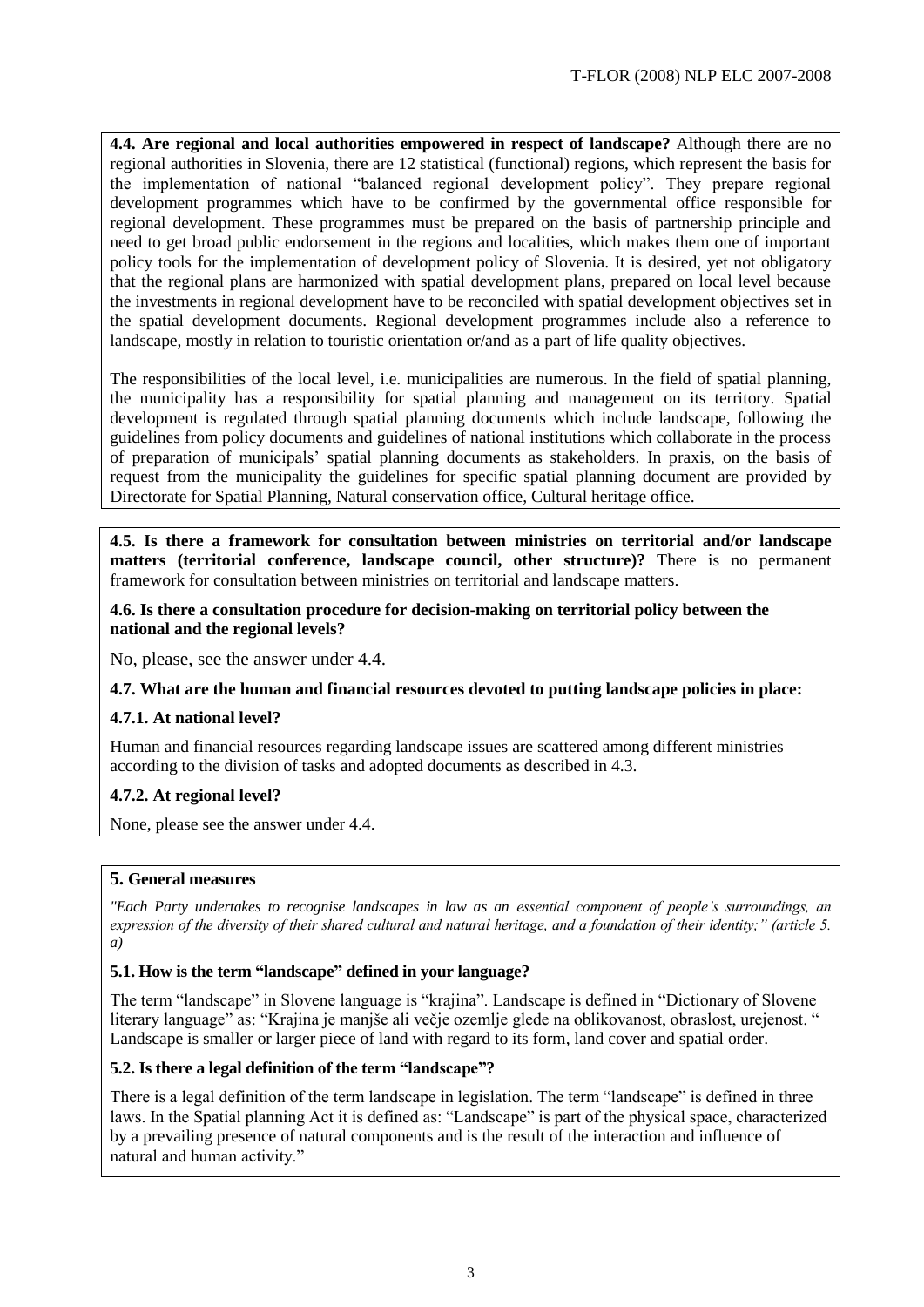The Cultural Heritage Protection Act defines term cultural landscapes as open space including natural and artificially made components, whose structure, development and functions are chiefly controlled by human operations and activities.

In the Nature Conservation Act the landscape is defined as: Landscape shall be a spatially explicit part of nature with specific distribution of landscape components resulting from the characteristics of living and non-living nature and human activity.

#### **5.3. Is landscape the subject of one or more articles of the constitution or the basic law?**

The landscape is not defined in the Constitution and it is not a subject of the basic law.

#### **5.4. Is landscape the subject of a specific law or is it embodied in other laws?**

The Landscape is not a subject of specific law, but it is partly embodied in other laws. These are:

- Spatial Planning Act (2007),

- Nature Conservation Act (2004),
- Culture Heritage Protection Act (2008),
- Agricultural Land Act (2003),
- Environment Protection Act (2008).

Spatial Planning Act does not have special provisions on landscape, except for definition of terms. Landscape development is regulated through spatial planning documents at national (Spatial Development Strategy of Slovenia (2004), Spatial Planning Order of Slovenia (2004)) and local level.

The Ministry of Culture is responsible for regulating matters in the sphere of culture which are of public interest. These include protection of the cultural heritage where including cultural landscapes. Cultural landscapes are recognised as: (1) designed landscape, which includes structures and areas of historic garden and park design, and (2) cultural landscape, which includes special (topographically) delimited parts of the landscape which have been created through the interaction of human and natural factors and which illustrate the development of human society in time and space. The National Programme for Culture 2008–2011 among others promotes construction which will be coordinated with the appearance of landscape and its historical and spiritual image. This type of our environment also includes the cultural heritage segment, which cannot be self-willingly »renewed«, because it is in its different forms a irreplaceable part of the landscape mosaic and settlements and gives them their identity, characteristic of Slovenian territory. Means should be provided to ensure that cultural and also natural heritage become a key constituent part of development, for which the preservation of unspoiled nature, a source of wellbeing and a challenge for modern creativity at all levels, from the landscape to the regional one, is important. Economic activity which uses cultural heritage as a material resource must develop the cultural potentials of the environment and must not harm its values.

The landscape can be designated as a landscape diversity or value according to Nature Conservation Act. The Nature Conservation Act further defines:

- Landscape diversity and those landscape features which are important for biodiversity conservation shall be conserved, developed and restored. Landscape diversity shall be a spatial composition of natural and anthropogenic landscape elements. Activities affecting the physical space shall be planned and carried out in such a way that the conservation of landscape features referred to in the preceding paragraph and of landscape diversity are given priority. The Government shall specify the landscape features and landscape diversity important for biodiversity conservation and the guidelines for conserving biodiversity in a landscape which have to be taken into account in the spatial planning and use of natural assets.

- Valuable natural features shall include all natural heritage in the territory of the Republic of Slovenia. In addition to a rare, valuable or well-known natural phenomenon, a valuable natural feature shall be any other valuable phenomenon; component or part of the living or non-living nature; nature area or part thereof; an ecosystem; landscape; or designed landscape. Valuable natural features referred to in the preceding paragraph shall be in particular geological phenomena; minerals and fossils and mineral and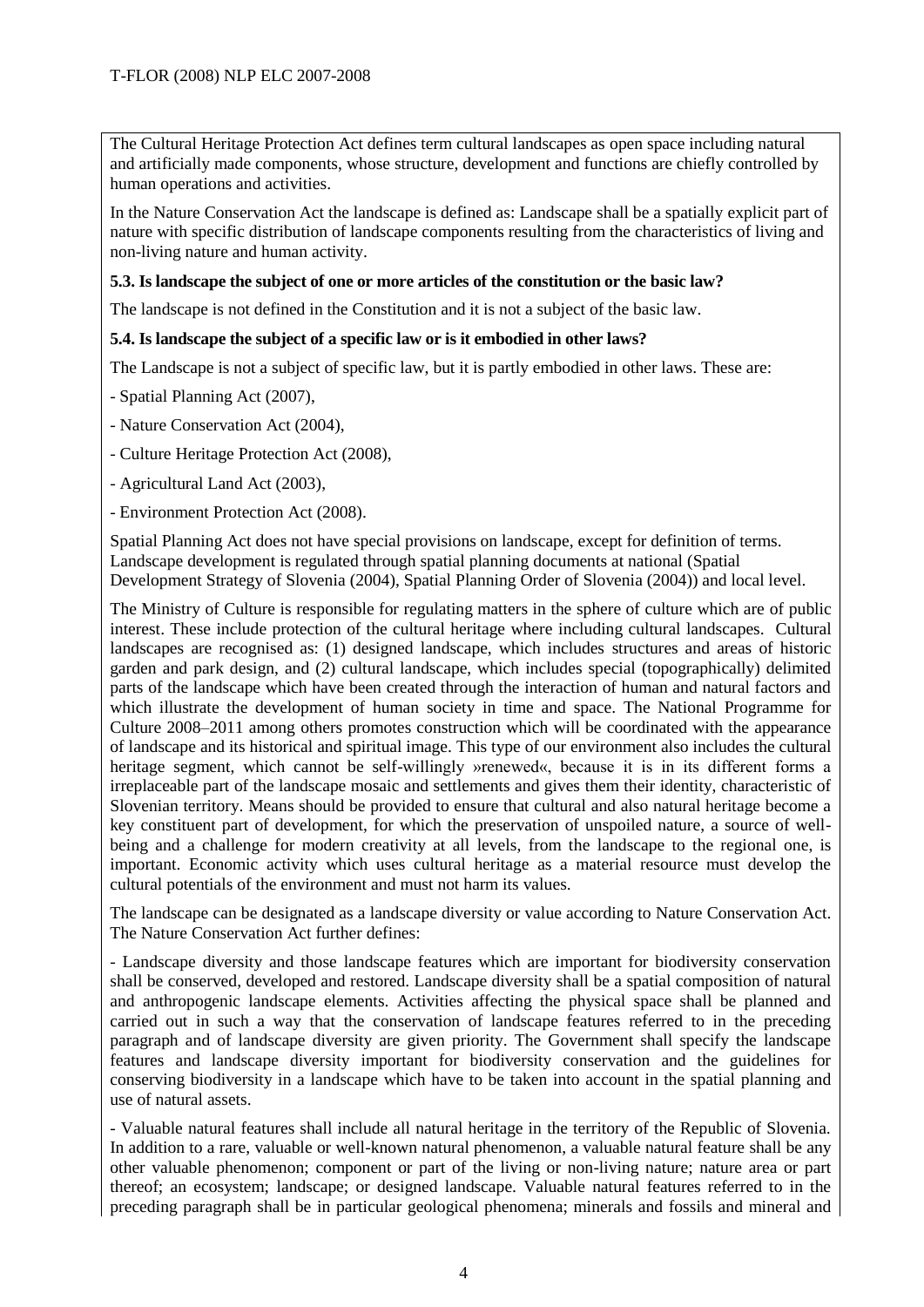fossil sites; surface and subsurface Karst features; caves; gorges and other geomorphologic phenomena; glaciers and glacial forms; springs; waterfalls; rapids; lakes; bogs; brooks and rivers with banks; seashore; plant and animal species and exceptional specimens and habitats thereof; ecosystems; landscape; and designed landscape.

The Environment Protection Act does not define the landscape as a term but it regulates the SEA and the EIA procedure. Within the SEA procedures the impacts of the planned activities upon landscape as well as upon other environmental components have to be presented.

Slovene rural development programme provides the agricultural measures for stimulating the maintenance of the cultural landscapes for the integrated development of rural areas according to the provisions in theAgricultural Act (2008), Agricultural Land Act (2003) and other sectoral policy documents. Slovene rural development programme is conducted by the Ministry of Agriculture, Forestry and Food.

# **5.5. Is there a code that consolidates the applicable texts relating to landscape?**

Spatial Order of Slovenia (Official gazette of the RS, 122/2004) sets out the planning rules/principles, which should be considered during planning procedures. They are of two types: general planning rules/principles and specific rules/principles for settlement, for infrastructure and for landscape planning. The list of rules/principles for planning of landscape includes:

- rules/principles for planning in the landscape,
- rules/principles for preserving or creation of landscape quality,
- recognisability of landscape,
- determination of local recognizable areas,
- development and preservation of recognisability of landscapes,
- natural quality areas,
- indication of natural quality areas,
- protected natural quality areas,
- others areas of natural quality,
- rules/principles for planning in natural quality areas,
- planning in the areas with restrictions for development,
- land use planning in the landscape planning,
- planning of green areas and other public open spaces.

*"Each Party undertakes to establish procedures for the participation of the general public, local and regional authorities, and other parties with an interest in the definition and implementation of the landscape policies mentioned in paragraph b above;" (article 5, c)*

# **5.6. What are the procedures for arranging participation:**

# **5.6.1. by the public?**

Preparation of the spatial plan: According to the Spatial Planning Act the public debate has to be organized during the preparation of the spatial planning document. The draft spatial plan, together with its background studies and environmental report, if the plan is subject of SEA, is presented to the public at least for 30 days. Within that time the public debate is organized. The administrative body, responsible for the preparation of the spatial plan prepares the public debate in the local community, where the aims, objectives, spatial proposals and impacts are presented and discussed.

Establishment of protected area: According to the Nature Conservation Act the public debate has to be organized during the establishment of protected area and the preparation of its management document. The establisher shall inform the public of the draft instrument of protection by which a protected area is established at the public presentation. The public presentation shall include public discussion and public presentation of reasons for the protection, of the draft instrument of protection and of the cartographic documents. The public presentation shall last at least 60 days. Within that time the public debate is organized. The administrative body, responsible for the establishment of protected area prepares the public debate in the local community, where the aims, objectives, proposals and impacts are presented and discussed.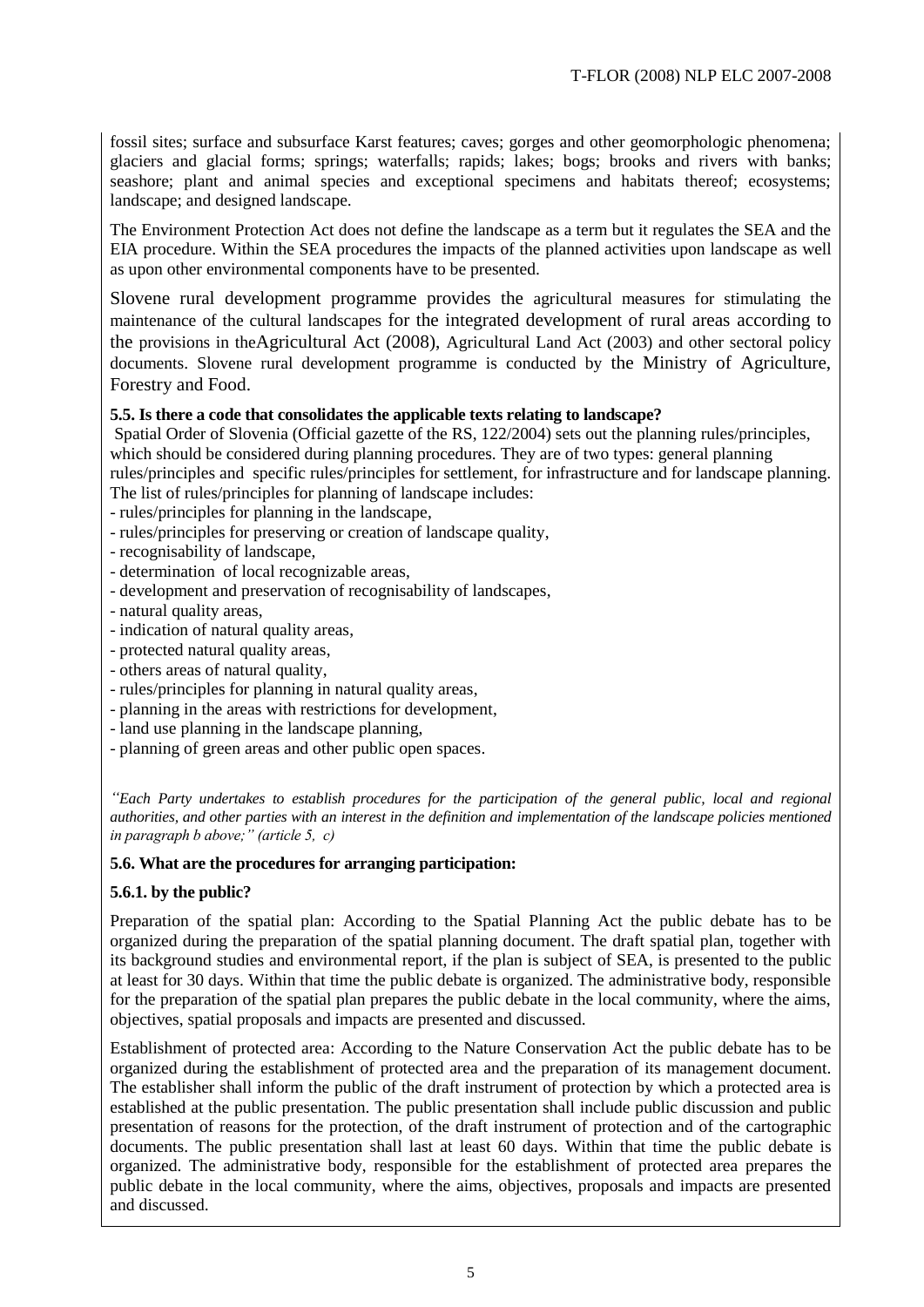According to the Culture Heritage Proclamation Act the public debate has to be organized during the establishment protected area of cultural heritage landscape. The administrative body, responsible for the establishment protected area prepares the public debate in the local community, where the aims, objectives, reasons for the protection, draft instrument of protection and the cartographic documents are presented and discussed.

# **5.6.2. by local and regional authorities?**

Spatial planning procedure, nature conservation procedure and cultural heritage proclamation procedure on local level follows the same procedure as described in answer 5.6.1.

#### **5.6.3. by other players with an interest in the framing and implementation of landscape policies?** There are no other players with such interests.

*"Each Party undertakes to integrate landscape into its regional and town planning policies and in its cultural, environmental, agricultural, social and economic policies, as well as in any other policies with possible direct or indirect impact on landscape" (article 5 , d)*

\_\_\_\_\_\_\_\_\_\_\_\_\_\_\_\_\_\_\_\_\_\_\_\_\_\_\_\_\_\_\_\_\_\_\_\_\_\_\_\_\_\_\_\_\_\_\_\_\_\_\_\_\_\_\_\_\_\_\_\_\_\_\_\_\_\_\_\_\_\_\_\_\_\_\_\_\_\_\_\_\_\_\_\_\_

#### **5.7. Which instruments allow the integration of landscape into:**

# **5.7.1. regional planning policies?**

See the answer 4.4.

#### **5.7.2. town planning policies?**

The landscape matters are integrated through spatial planning documents of different types, prepared at national and local levels. The town planning includes the definition, preservation of existing "green systems" and creation of new ones as systems of green and other open spaces in the urban areas. Landscape is included among eight priorities of Spatial Development Strategy of Slovenia. Beside that, guidelines for planning of landscape on national and local level is dealt with in a separate chapter.

Following is a description of the priority and the guidelines for landscape development and preservation: 1. Among priorities, the priority Enhancing the Recognizability of Valuable Natural and Cultural Landscape Characteristics accounts of:

- Conservation and high-quality management in areas with recognizable natural and cultural values shall be encouraged in association with the economic opportunities provided by these features.

- Individual qualities shall be determined in spatial planning procedures at the regional and local levels, and included in spatial development.

2. Instruments:

- Landscape areas of importance at the national level: The Spatial Development Strategy of Slovenia consist of list of recognizable areas which are representative parts of the Slovenian landscape.

- Landscape areas of importance at the local level: The municipalities includes such landscape areas in the municipal spatial plan.

- Guidelines for landscape development at national and local level.

# **5.7.3. cultural policies?**

The Cultural Heritage Protection Act (CHPA-1)

The Resolution of the National Programme for culture 2008–2011 (ReNPK0811)

The recognized sites of heritage landscapes are registered in the Heritage Register, included into preparation of the spatial plans and if cultural landscape is of special meaning or interest into cultural heritage proclamation procedure (see also Answer 5.6.1.)

# **5.7.4. environmental policies?**

The landscape matters are integrated through nature conservation documents of different types, prepared at national and local levels. In this way, biodiversity conservation is contributing to the maintaining of typical landscapes through specific management of the area that is preserving specific habitat types (e. g.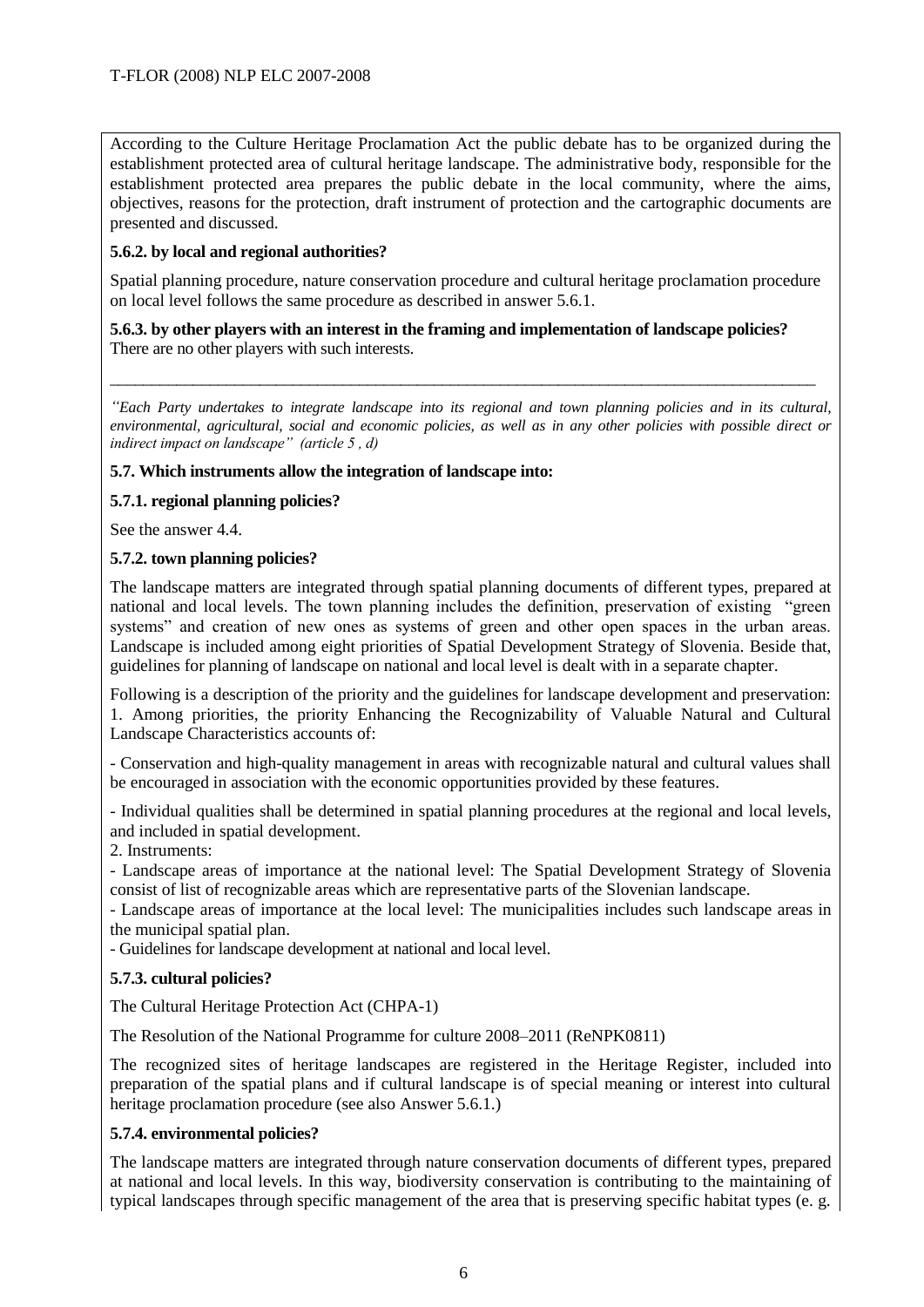meadows) and species. Landscape is included among objectives and directions of Biodiversity Conservation Strategy of Slovenia and of Protected areas of nature conservation with a view that a specific human activity is requiered in order to achieve biodiversity and landscape conservation targets.

1. The basic guidelines for landscape development and preservation are:

- To conserve the traditional low intensity and sustainable land use forms that maintain the high level of biodiversity, and the diversity and cultural identity of landscapes

- To reduce the harmful impacts of activities on the landscape and its valuable natural and cultural features through spatial planning and control over the unsuitable development.

2. Instruments:

- Protected areas of nature conservation : The protected areas of Slovenia could be: a natural monument, strict nature reserve, nature reserve and a national, regional and landscape park. A landscape park is an area with emphasised, high-quality and long-term interaction of people and nature and with a high ecological, biotic and landscape value. The national and regional park could include landscape areas that are culturally or naturally important.

- Ecological important areas and Natura 2000 sites : Another way of integrating landscape concerns are ecological important areas and Natura 2000 sites. In many cases the reason for designation of ecological important areas and Natura 2000 sites are seminatural areas which are part of the traditional landscape. Beyond that, Natura 2000 is aiming for a coherent ecological network which requires functional corridor areas which can be greatly achieved in a traditionaly maintained landscape.

- A protected area management plan: Is a a programme document by which the development orientations, the manner of protection, use and management of the protected area and the detailed orientations for the protection of valuable natural features in the protected area are laid down while taking into account the development needs of the local community. In the protected area it is usually prohibited to carry out activities affecting nature in a manner that might worsen the state of a valuable natural feature or change, damage or destroy it and to change the conditions or status so that the valuable natural feature is changed, damaged or destroyed or that its aesthetic value is reduced.

# **5.7.5. agricultural policies?**

Agriculture plays an important role in the habitat, biodiversity and landscape conservation. The most important policy document in this regard is: Rural Development Programme of the Republic of Slovenia 2007-2013 (RDP). It consists of 4 axes.

Above all axis 2 measures of the RDP put emphasis on landscape conservation with the aim of preventing farming abandonment in marginal and in less favoured areas and curbing intensification of agricultural production. The measure compensatory allowances for less favoured areas are thus meant to prevent the agricultural land abandonment and the corresponding negative consequences. Moreover compensatory allowances shall contribute to the maintenance of the cultural landscape. Preservation of cultural landscape is also one of the main goals of agri-environmental payments. Agri-environmental payments support agriculture in its environmental function and, by means of sustainable farming methods, contribute towards the reduction of environmental pollution, the conservation of biodiversity and specific values of Slovenian countryside, such as traditional farming methods and the conservation of cultural heritage and typical Slovenian landscapes related thereto. In this regard the following submeasures are of great importance: mountain pastures, steep slopes mowing, humpy meadows mowing, meadow orchards, rearing of autochthonous and traditional domestic breeds, production of autochthonous and traditional agricultural plant varieties, sustainable rearing of domestic animals and extensive grassland maintenance. Another contributor to the conservation of landscape features and areas intended for biotope development are those agri-environmental payments intended for submeasures supporting protection areas (water reserves, national and landscape parks, natural reserves, natural heritage sites and ecologically important areas), such as animal husbandry in central areas of appearance of large carnivores, preservation of special grassland habitats, preservation of grassland habitats of butterflies, preservation of litter meadows, bird conservation in humid extensive meadows in Natura 2000 sites and permanent green cover in water protection areas.

Indirect measures for landscape management in the rural development programme: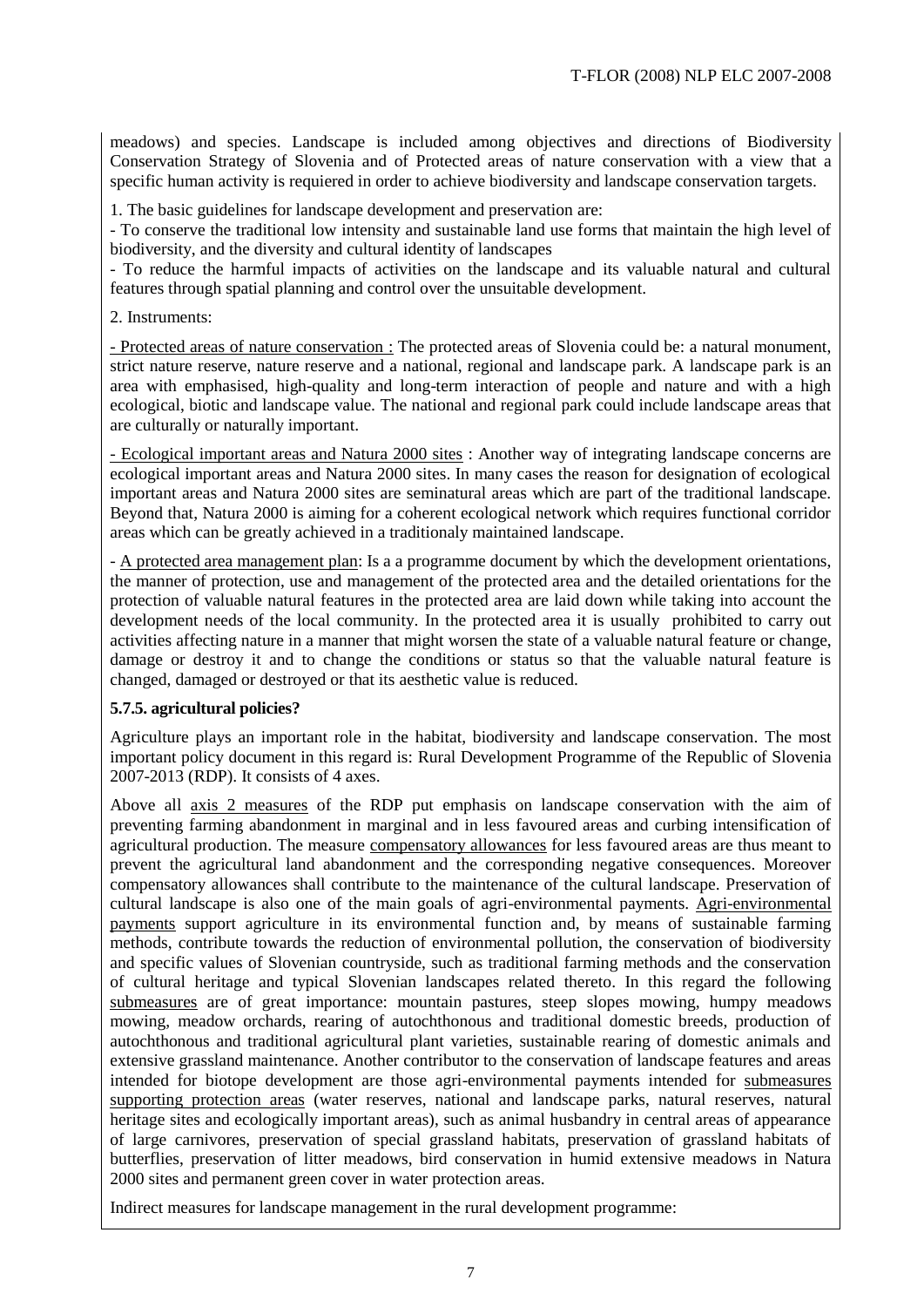- Through agro-environmental measures used for management of different types of habitats, steep meadows etc.

- Through the measures of axis 3 and LEADER. helps to sustain better living in the rural areas, which has also indirectly positive implications for the landscape.

**5.7.6. social and economic policies?** There are no instruments that would allow the integration of landscape into social and economic policies.

#### **5.7.7. into such other policies as may have a direct or indirect effect on landscape?** None.

*"Awareness-raising : Each Party undertakes to increase awareness among the civil society, private organisations, and public authorities of the value of landscapes, their role and changes to them." (article 6, A)*

#### **6. Specific measures**

#### **6.1. Which measures have been taken to increase awareness:**

At the end of 2008 Ministry of environment published a brochure about implementation of the European Landscape Convention in Slovenia in Slovene language. In the first part the contents and meaning of the convention is presented , while the second part shows the activities and possibilities for its implementation in Slovenia. The brochure is part of the awareness raising activities. It was (has been) sent to all the municipalities, universities, ministries, non governmental organizations and several experts and other individuals, who are active in the field of conservation, planning and management of landscape in Slovenia. Available also at the internet:

http://www.mop.gov.si/fileadmin/mop.gov.si/pageuploads/publikacije/drugo/ekk\_izvajanje\_v\_sloveniji.pdf

# **6.1.1. in civil society (landscape-related events, celebrations, festivals, etc.)**

# **6.1.1.1. at national level?**

Slovenian Association of Landscape Architects (SALA) is a professional association of landscape architects. It was founded in 1992 and operates as a non-governmental organisation. In the course of the 14 year long operation of the association, SALA has organised a series of national and international conferences, which were always documented in the thematic publications. SALA has managed to organise 11 professional conferences addressing various topics of interest accompanied by publications, a survey exhibition of SALA members' works – "Writings in the Landscape", and set up an educational and awareness-raising project which met with a wide response from the public – the project "We are Making our Landscape". The purpose of the project "We are Making our Landscape" was to disseminate knowledge about the landscape to the general public (children and adults), and especially to present better the Slovenian landscapes.

Main activities carried out in the Slovenian Association of Landscape Architects Professional conferences and publications:

- The Profession of Landscape Architecture at Present (Lendava, 1994)
- Landscape Degradations (Topolščica, 1995)
- Planning of the Open Space in Urban Environments (Ljubljana, 1996)
- Environmental Impact Assessment as a Planning Tool in the Environmental Protection (Ljubljana, 1997)
- Water: Use and Protection, Design (Čatež, 1998)
- Cultural Landscape Development and Conservation Dynamics (Portorož, 1999)
- Nature in the City / between Planned and Spontaneous (Ljubljana, 2000)
- The Ethics of Spatial Planning (Rogaška Slatina, 2001)
- Globalscape Landscape Planning in the Era of Globalisation (Portorož, 2002)
- Landscape Architecture Today and Tomorrow (Ljubljana, 2004)
- Professional Bases for Spatial Plans (Ljubljana, 2005)
- Survey exhibition of SALA members' works: Writings in the Landscape (Ljubljana, 2004)
- Educational and awareness-raising project for the public: "We are Making our Landscape" (Ljubljana, October 2004- May 2005)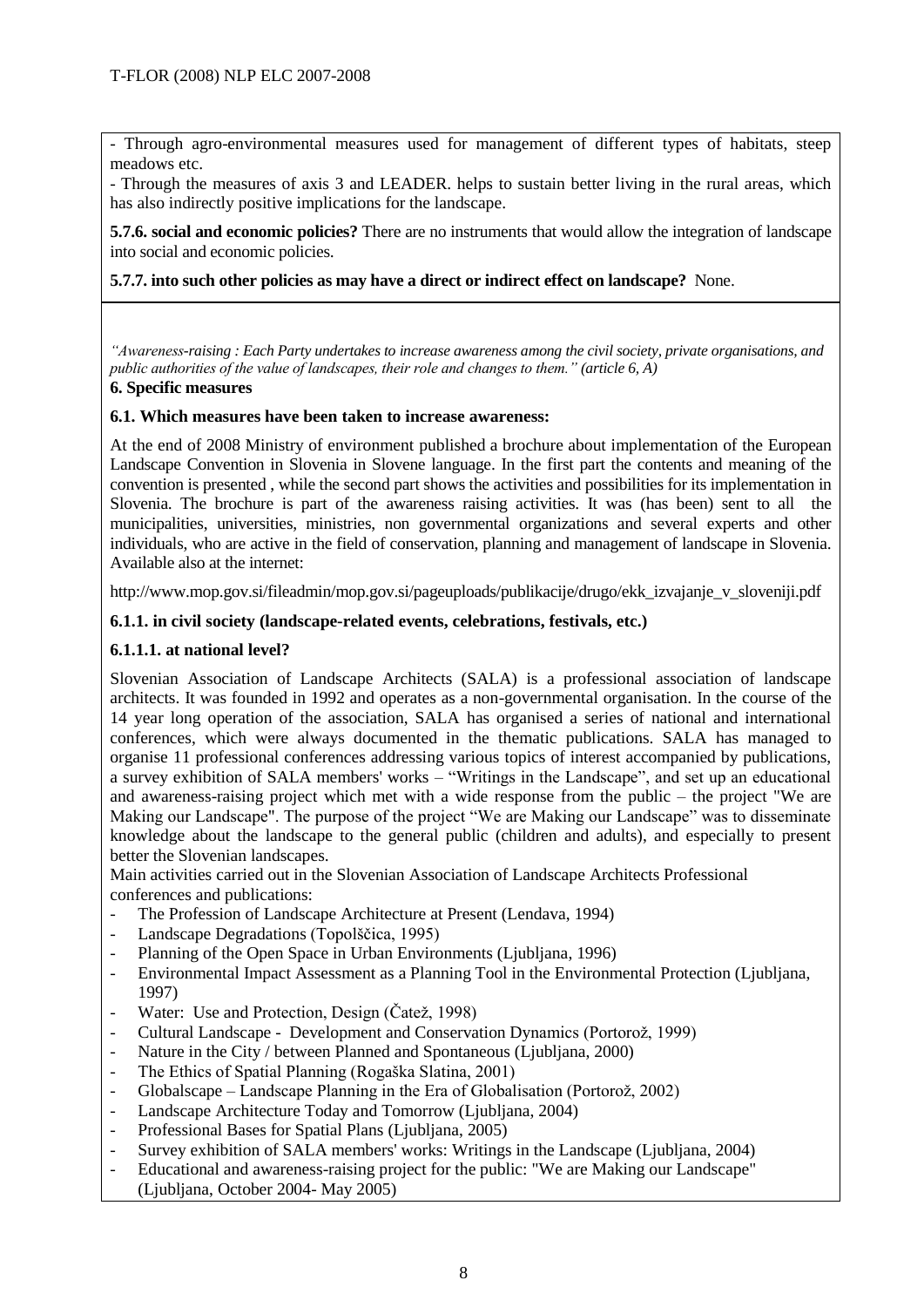- In May 2008 the Slovenian Association of Landscape Architects organized international conference "Public open space" and accompanying exhibition. The exhibition of landscape arrangements of parks, squares, cemeteries, playgrounds, areas along rivers or roads, sport grounds, green city systems gained interest of local communities which makes the exhibition travel around Slovenia. SALA also organized a few polemical discussions related to different planning operations in landsacape.
- Survey exhibition of SALA members' works: Public Open Space (Novo mesto and Bled, 2008; Ribnica, 2009)

# **6.1.1.2. at regional level? /**

# **6.1.2. among private organisations? /**

#### **6.1.3. on the part of the public authorities?**

Public awareness is raised also through public consultation conducted by public authorities within various procedures. The public consultation in accordance with Article 5.c in the case of protection of the cultural heritage landscape is included into:

1. Procedure of preparing the spatial planning acts: the public during the public exhibition and public debate is invited to express its opinion and observations concerning spatial planning proposal relating to the preservation, maintenance and conservation of the landscape. This activity must be assured by the preparer of the spatial planning document(during the 30 – day presentations and public hearings) . The preparer shall consider all the proposals and suggestions given orally or in writing as a basis for an amended spatial planning document.

2. With in the procedure on the proclamation of a cultural monument. When a site of cultural landscape has elements which prove the continuity or an individual stage of cultural and civilizational development, or which represent a quality achievement of creativity, it can obtain the status of national or local cultural monument. An act on the proclamation of a monument of local importance is adopted by the local community; an act on the proclamation of a monument of national importance is adopted by the Government of the Republic of Slovenia. The proclamation of an immovable monument shall be noted in the land register. The owner must preserve the monument at his own expense, allow it to be researched and provide access to it in accordance with its purpose of use and the protection regime, and use it in such a way that its cultural function is consistently taken into account. The owner is entitled to compensation if the protection regime adversely affects conditions for the commercial exploitation of the monument and this cannot be substituted by another activity within the framework of the protection regime. If maintenance or interventions necessary to protect or restore the monument require extraordinary costs which exceed the economic benefit and the usual costs of maintenance, the state or local community may contribute public funds to this end.

3. With presentations of the value of heritage landscapes, their role, changes and possibilities of their conservation at local workshops on different themes like rural development, education, conservation, development of infrastructure, identity, tourism.

4. By preparing and supporting special research on topic themes – for example: Guidelines for integrated conservation of heritage landscapes (2005)

5. By preparing the brochure for raising awareness on implementation of the convention among local autorities, sectors and planning practitioners (2008).

*"Training and education: Each Party undertakes to promote training for specialists in landscape appraisal and operations" (article 6, B, a)*

**6.2. Which measures have been taken to promote training for specialists in landscape appraisal and operations (setting up specialist courses, recognition of landscape engineering diplomas, etc.)?**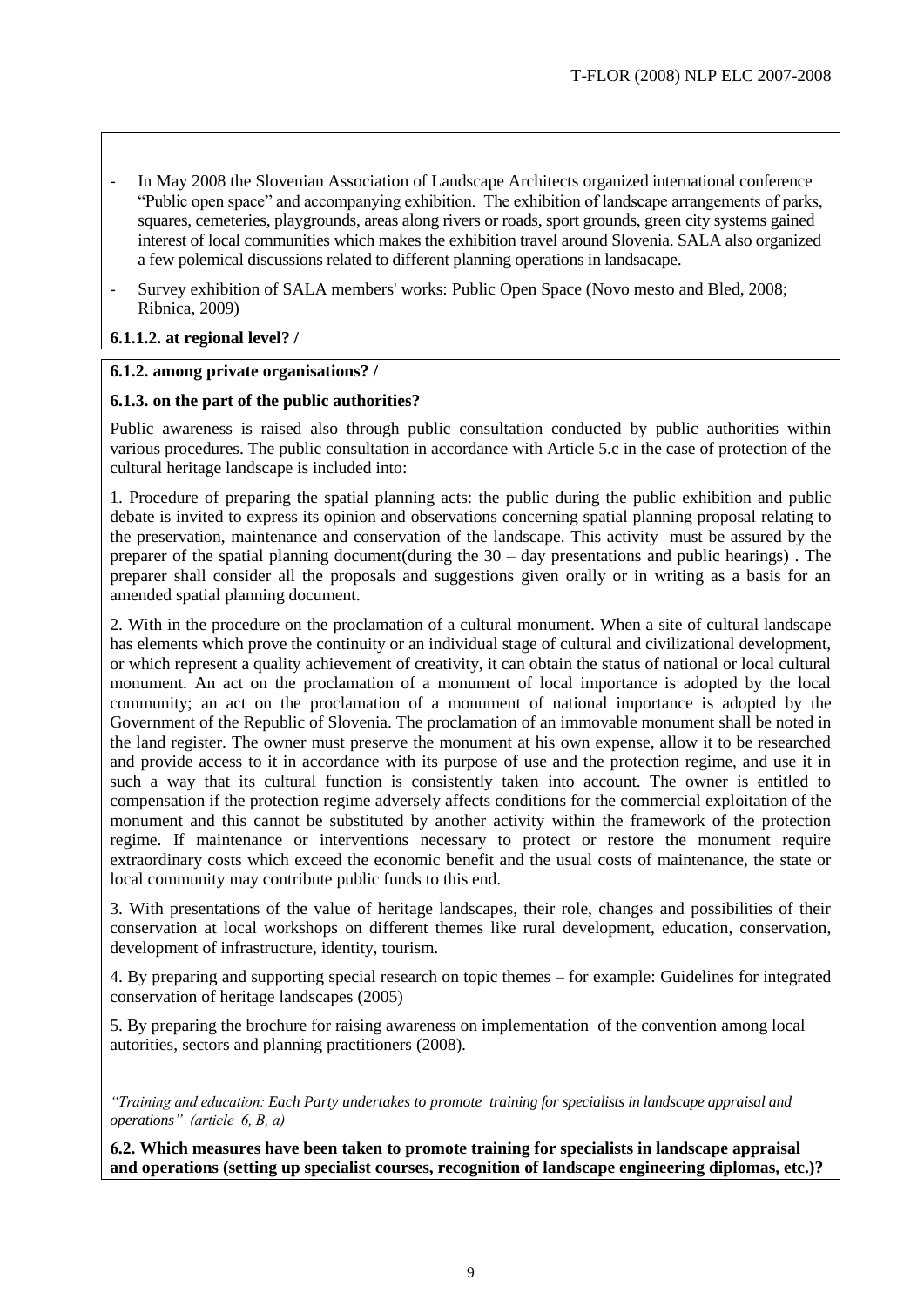There are two levels of recognition of landscape engineering diplomas. First one is a formal process of accreditation for university LA programs. A national body for accreditation of university programs has recently accredited a renewed program of landscape architecture studies (BSC and MSC level) according to so called "Bologna requirements" (3+2).

Second level is recognition of landscape architecture diplomas for professionals according to requirements of Chamber of Architecture and Spatial Planning of Slovenia. Landscape architects in Slovenia can become members of chamber if they graduated at the above mentioned university program and after they fulfil other requirements (experience, professional/licence exam).

*"Each Party undertakes to promote multidisciplinary training programmes in landscape policy, protection, management and planning, for professionals in the private and public sectors and for associations concerned; (article 6, B, b)*

\_\_\_\_\_\_\_\_\_\_\_\_\_\_\_\_\_\_\_\_\_\_\_\_\_\_\_\_\_\_\_\_\_\_\_\_\_\_\_\_\_\_\_\_\_\_\_\_\_\_\_\_\_\_\_\_\_\_\_\_\_\_\_\_\_\_\_\_\_\_\_\_\_\_\_\_\_\_\_\_\_\_\_\_

**6.3. Which measures have been taken to promote the introduction of multidisciplinary training programmes:**

**6.3.1. for professionals in the private sector? /**.

**6.3.2. for professionals in the public sector?** /.

**6.3.3. for associations concerned? /.**

*"Each Party undertakes to promote: school and university courses which, in the relevant subject areas, address the values attaching to landscapes and the issues raised by their protection, management and planning." (article 6 ,B, c)*

**6.4. Which measures have been taken to promote landscape-related training and education as part of the curriculum in:**

**6.4.1. primary education?** /

**6.4.2. secondary education?** /

**6.4.3. tertiary education?**

Slovenia has introduced the study of landscape architecture in 1972.

1. University of Ljubljana, Biotechnical faculty, Department of Landscape Architecture.

The study of landscape architecture is running at University of Ljubljana, Biotechnical faculty, Department of Landscape Architecture.

One of the guiding principles is the conservation and protection of nature and environment. With other principles, such as landscape and urban design, the study program at the Department of Landscape Architecture contributes to more balanced education of professionals who will deal with spatial development in their professional life. One of important working areas of Slovene landscape architects is also a reclamation of derelict landscapes that are result of landscape changes such as: constructions of residential areas, industries, roads, power plants and other infrastructural objects. The activities performed by Landscape Architecture profession comprise, among others, the management of the landscape in residential areas, city parks, traffic greenery, surroundings of public buildings, recreational and sports areas, cemeteries, school gardens, etc.

The renewed programme enables students at the MSc level to choose between two specialisations: in landscape design and in environmental (landscape) planning. While the first one gives competencies in project elaboration the second one develops skills in planning, mostly connected to municipality planning and SEA and EIA elaboration. There are 30 students every year enrolled in BSc programme – 3 years (the number of enrolled students is limited and an admission exam is required in order to reduce the number of candidates each year). The MSc level  $-2$  years is also limited to 30 students, approximately with equal division between designers and planners  $(15 + 15)$ . In average there is about 5 students per year who take part in doctoral studies of biotechnical and life sciences – filed: landscape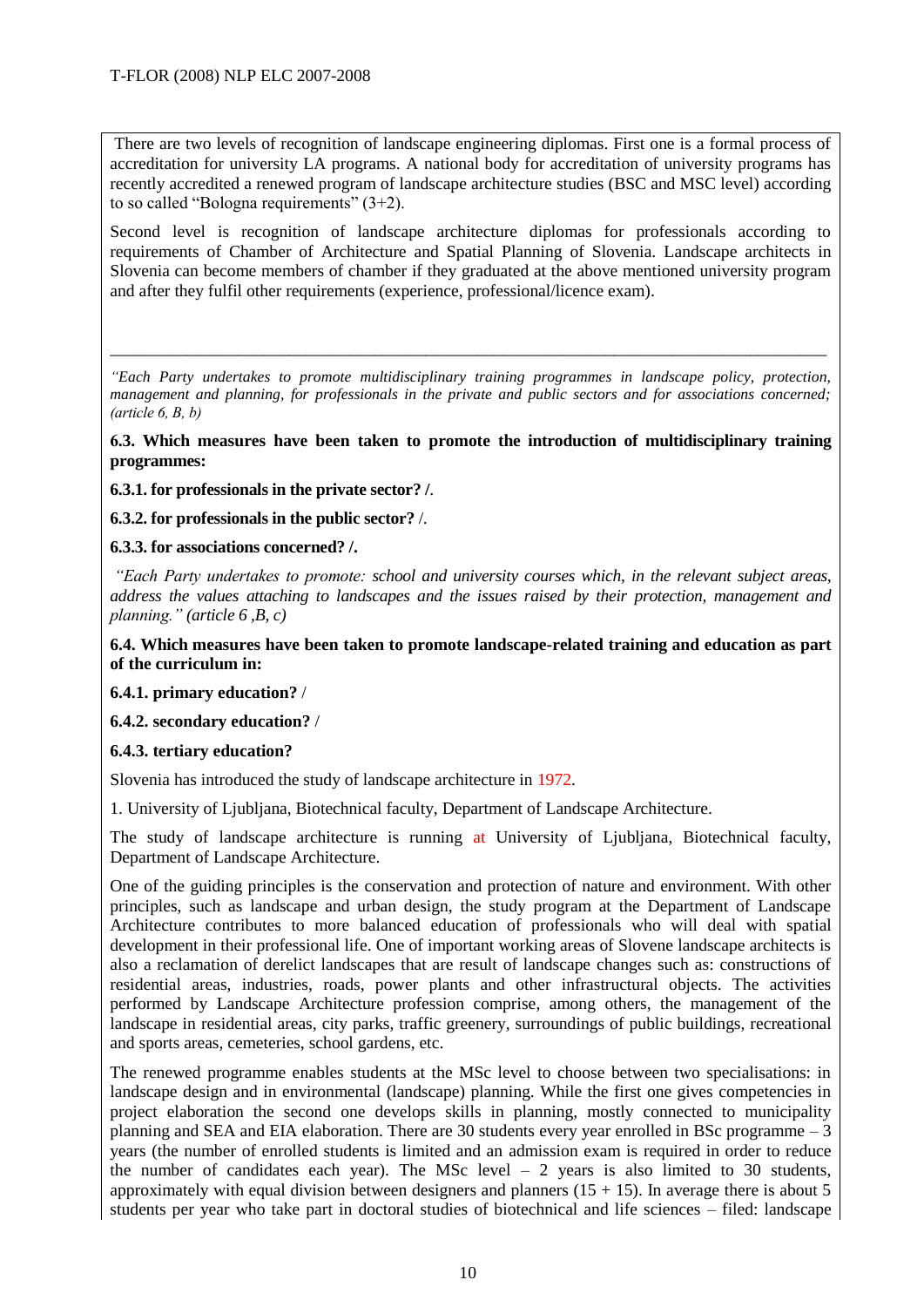architecture, also provided at the Biotechnical Faculty. There are some summer courses and refreshment seminars organised by The Department of Landscape Architecture for working professionals (and other interested public).

Beside education, the Department of Landscape Architecture carries out research activity as well focusing mostly on Slovenian landscape heritage (inventory, cultural and social context, historical development) and planning (design) methodologies. There are 5 full time and 3 part time teachers employed by the Department of Landscape Architecture, 3 teaching fellows and 3 assistant researchers.

#### 2. University of Ljubljana, Faculty of Arts, Department of Geography

The subject Landscape ecology is running on University of Ljubljana, Faculty of Arts, Department of Geography. The courses are thought at the level of BSc. The courses given are focusing on geographical, ecological and land use aspects. Within the landscape ecology research programme it is possible to carry out here: MSc and PhD thesis. The aim of the subject is to acquire knowledge needed for the transmission of holistic ecosystem understanding of landscape for the assessment of influences of the planned impacts. In the foreground is the deepening of knowledge needed in order to understand the web connection of all components of the environment, the so called vertical view of the landscape, where individual homogeneous units are understood as a result of co-effect of all components and not only as a sum of their individual characteristics (vertical view).

*"Identification and assessment:*

\_\_\_\_\_\_\_\_\_\_\_\_\_\_\_\_\_\_\_\_\_\_\_\_\_\_\_\_\_\_\_\_\_\_\_\_\_\_\_\_\_\_\_\_\_\_\_\_\_\_\_\_\_\_\_\_\_\_\_\_\_\_\_\_\_\_\_\_\_\_\_\_\_\_\_\_\_\_\_\_\_\_

*a. i) to identify its own landscapes throughout its territory;*

*iii) to take note of changes;*

*b. to assess the landscapes thus identified, taking into account the particular values assigned to them by the interested parties and the population concerned.*

*2. These identification and assessment procedures shall be guided by the exchanges of experience and methodology, organised between the Parties at European level pursuant to Article 8". (article 6, C)*

#### **6.5. Which measures have been taken to carry out the identification of landscapes and the analysis of their characteristics (catalogues, atlases, registers of landscapes)**

#### **6.5.1. at national level?**

1. Regional distribution of Landscape types (Marušič, University of Ljubljana, Biotechnical faculty, Department of Landscape Architecture, 1998) – It is an inventory of Slovenia's landscapes including the criteria for the definition and evaluation of landscape units.

2. Outstanding landscape of Slovenia, Heritage landscapes (including heritage parks and gardens) are identified and evaluated on the basis of knowledge of objectively definable data about the landscape structure, and also on the basis of observation and understanding the place. As a basis for the classification of heritage landscapes a typological classification and list of outstanding landscapes (Ogrin, 1996) was used.

#### **6.5.2. at regional level?**./.

*"Landscape quality objectives: Each Party undertakes to define landscape quality objectives for the landscapes identified and assessed, after public consultation in accordance with Article 5.c." (article 6, D)*

\_\_\_\_\_\_\_\_\_\_\_\_\_\_\_\_\_\_\_\_\_\_\_\_\_\_\_\_\_\_\_\_\_\_\_\_\_\_\_\_\_\_\_\_\_\_\_\_\_\_\_\_\_\_\_\_\_\_\_\_\_\_\_\_\_\_\_\_\_\_\_\_\_\_\_\_\_\_\_\_\_\_

**6.6. Please give two or more examples of experiences conducive to the definition of landscape quality objectives.**

The examples presented bellow, do not literally define landscape quality, but they give the indication how the landscape quality is understood.

*<sup>1.</sup> With the active participation of the interested parties, as stipulated in Article 5.c, and with a view to improving knowledge of its landscapes, each Party undertakes:* 

*ii) to analyse their characteristics and the forces and pressures transforming them;*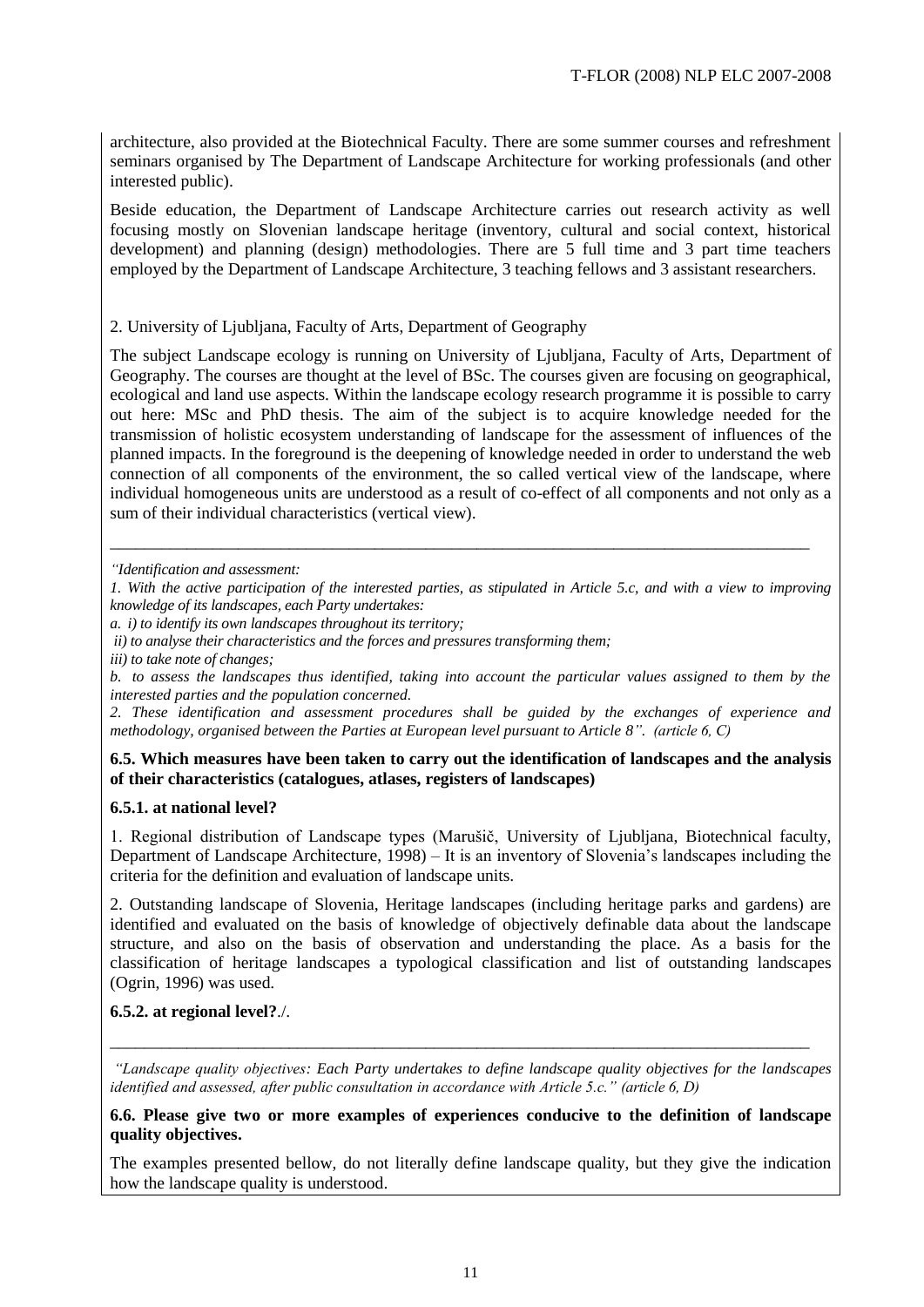Spatial Development Strategy of Slovenia defines the "landscape areas of national importance". Landscape areas of importance at the national level consist of areas which include recognizable and representative parts of the Slovenian landscape with well-preserved landscape elements, and which are in particular outstanding landscapes with rare or unique landscape structure patterns, as well as spatially emphasized cultural heritage with high historical or monumental significance, frequently in combination with outstanding shapes of natural media, i.e. natural values.

The landscape identity factors are: structural value denoting the visual quality of a landscape area, degree of harmony between morphological and typological landscape characteristics and land use, landscape structure composition with combination of natural and cultural media forms, complexity within the same structural unit, the authenticity and historical significance of structure, the quality of the location of built structures or their placement patterns, the historic or symbolic meaning of individual parts or of the whole, all of which represent the qualities of personal experience of individual landscape areas.

The Regional Distribution of Landscape Types in Slovenia study (published in 6 volumes) in its first volume includes the chapter on Evaluation of landscape units. The Slovenian landscapes were evaluated in order to rank the vitality (natural and economic), experienced pleasure ("amenity"), and stability ("healthiness") of the landscape on the evaluation scale defining the reference landscape conditions from the most desired ones to those denoting degradation and reduction of the area's potentials. Four basic criteria were selected for this purpose: natural preservation – naturalness, diversity, spatial order, harmony.

*"Implementation :To put landscape policies into effect, each Party undertakes to introduce instruments aimed at protecting, managing and/or planning the landscape." (article 6, E)*

\_\_\_\_\_\_\_\_\_\_\_\_\_\_\_\_\_\_\_\_\_\_\_\_\_\_\_\_\_\_\_\_\_\_\_\_\_\_\_\_\_\_\_\_\_\_\_\_\_\_\_\_\_\_\_\_\_\_\_\_\_\_\_\_\_\_\_\_\_\_\_\_\_\_\_\_\_\_\_\_\_\_

**6.7. Which types of instruments have been adopted for protecting, managing and/or planning landscapes (management agreements, contracts, charters, seals of quality …)?**

As explained above: If maintenance or interventions necessary to protect or restore the monument (heritage landscape site) require extraordinary costs which exceed the economic benefit and the usual costs of maintenance, the state or local community may contribute public funds to this end.

#### **7. Mutual assistance and exchange of information**

*"The Parties undertake to co-operate in order to enhance the effectiveness of measures taken under other articles of this Convention, and in particular:* 

*a. to render each other technical and scientific assistance in landscape matters through the pooling and exchange of experience, and the results of research projects;*

*b. to promote the exchange of landscape specialists in particular for training and information purposes; c. to exchange information on all matters covered by the provisions of the Convention". (article 8)*

**7.1. Has technical and scientific assistance been conducted with other states and/or regions (pooling and exchange of experience, research work on landscape …)?** 

There are many bilateral exchange programmes at the national level. The Department of Landscape Architecture is playing an active role in several of them, at this moment there are exchange programmes with PR of China, Serbia and Utah State University.

#### **7.2. Have there been exchanges of landscape specialists?** /..

#### **8. Transfrontier landscapes**

*"The Parties shall encourage transfrontier co-operation on local and regional level and, wherever necessary, prepare and implement joint landscape programmes." (article 9)*8.1. Have actions to encourage transfrontier cooperation been conducted:

…………………………………………………………………………………………………………………

#### **8.1.1. between states:**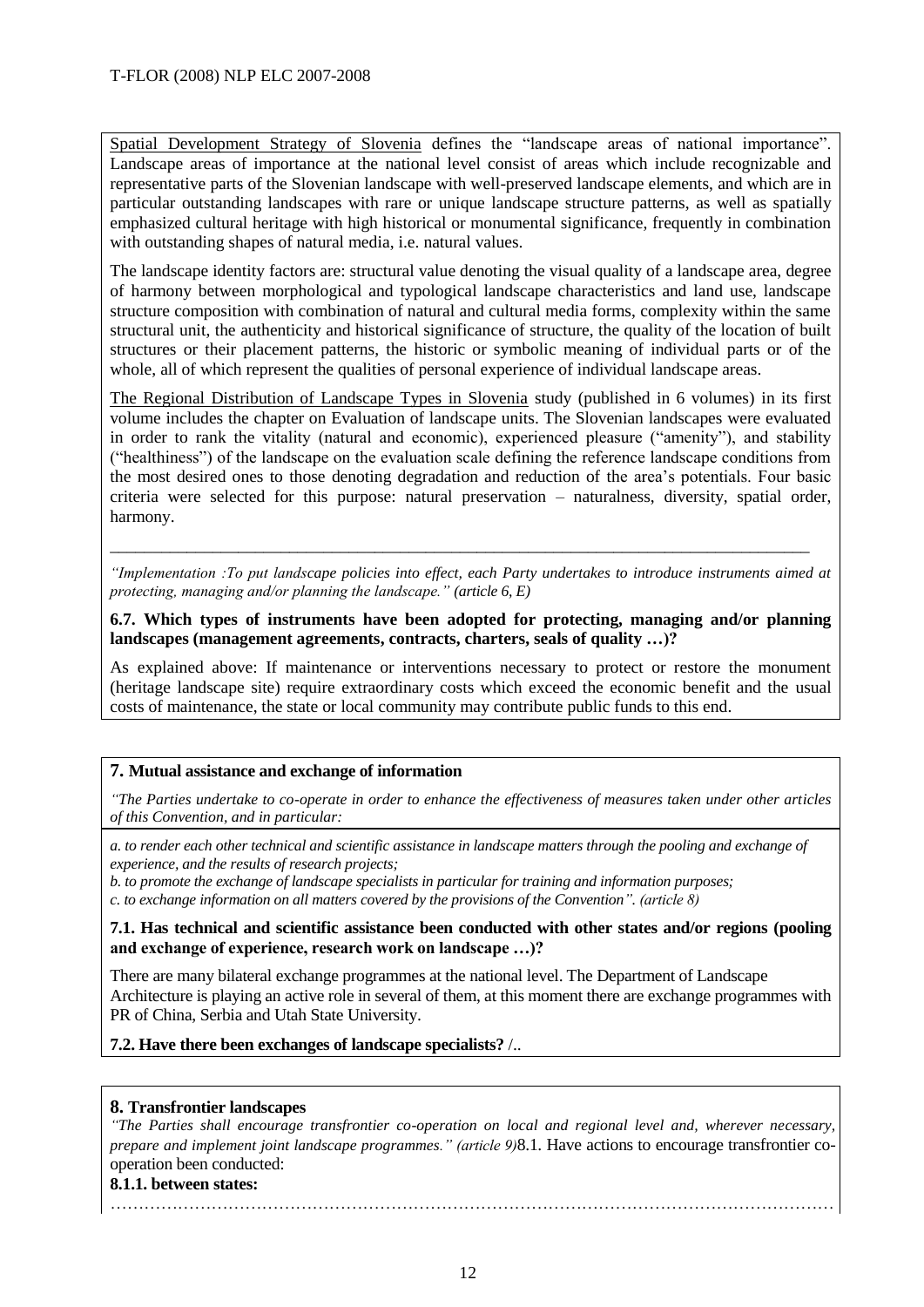| 8.1.1.1. at national level?                                                                      |
|--------------------------------------------------------------------------------------------------|
|                                                                                                  |
|                                                                                                  |
| 8.1.1.2. at regional level?                                                                      |
|                                                                                                  |
|                                                                                                  |
| 8.1.2. between regions of the state?                                                             |
|                                                                                                  |
|                                                                                                  |
| 8.2. Have programmes of transfrontier co-operation with other states and/or regions been set up? |
|                                                                                                  |
|                                                                                                  |
|                                                                                                  |
|                                                                                                  |
|                                                                                                  |

# **9. Landscape award of the Council of Europe**

*"1. The Landscape award of the Council of Europe is a distinction which may be conferred on local and regional authorities and their groupings that have instituted, as part of the landscape policy of a Party to this Convention, a policy or measures to protect, manage and/or plan their landscape, which have proved lastingly effective and can thus serve as an example to other territorial authorities in Europe. The distinction may be also conferred on nongovernmental organisations having made particularly remarkable contributions to landscape protection, management or planning.* 

*2. Applications for the Landscape award of the Council of Europe shall be submitted to the Committees of Experts mentioned in Article 10 by the Parties. Transfrontier local and regional authorities and groupings of local and regional authorities concerned, may apply provided that they jointly manage the landscape in question.*

*3. On proposals from the Committees of Experts mentioned in Article 10 the Committee of Ministers shall define and publish the criteria for conferring the Landscape award of the Council of Europe, adopt the relevant rules and confer the Award.*

*4. The granting of the Landscape award of the Council of Europe is to encourage those receiving the award to ensure the sustainable protection, management and/or planning of the landscape areas concerned." (article 11).*

#### **9.1. Have one or more landscape awards been instituted at national and/or regional level? Do they refer to the European Landscape Convention?**

#### **9.1.1. at national level**

In Slovenia we awarded in 2008 the prize so called "The Golden Pencil" for exceptional achievements on the field of spatial planning in category of planning landscape and in category of the gardens. This award does not refer to the European Landscape Convention.

Slovenia organized in 2008 a contest fort the selection On the basis of the European Landscape Convention and the Resolution on the rules governing the Landscape Award of the Council of Europe, its cadidature for the Landscape Award of the Council of Europe. The profesional jury has chosen the Slovenian candidature for Landscape Award of the Council of Europeon on the basis of the public call for applications. The selection was prepared on the basis of the official criteria for conferring the Landscape Award of the Council of Europe. The award winer at the national level from Slovenia is the project entitled »The Regional Distribution of Landscape Types in Slovenia«. This is a large-scale project, studying and evaluating landscape types of Slovenia, which has been launched by the Ministry of the Environment and Spatial Planning. The candidature was elaborated and application sent for